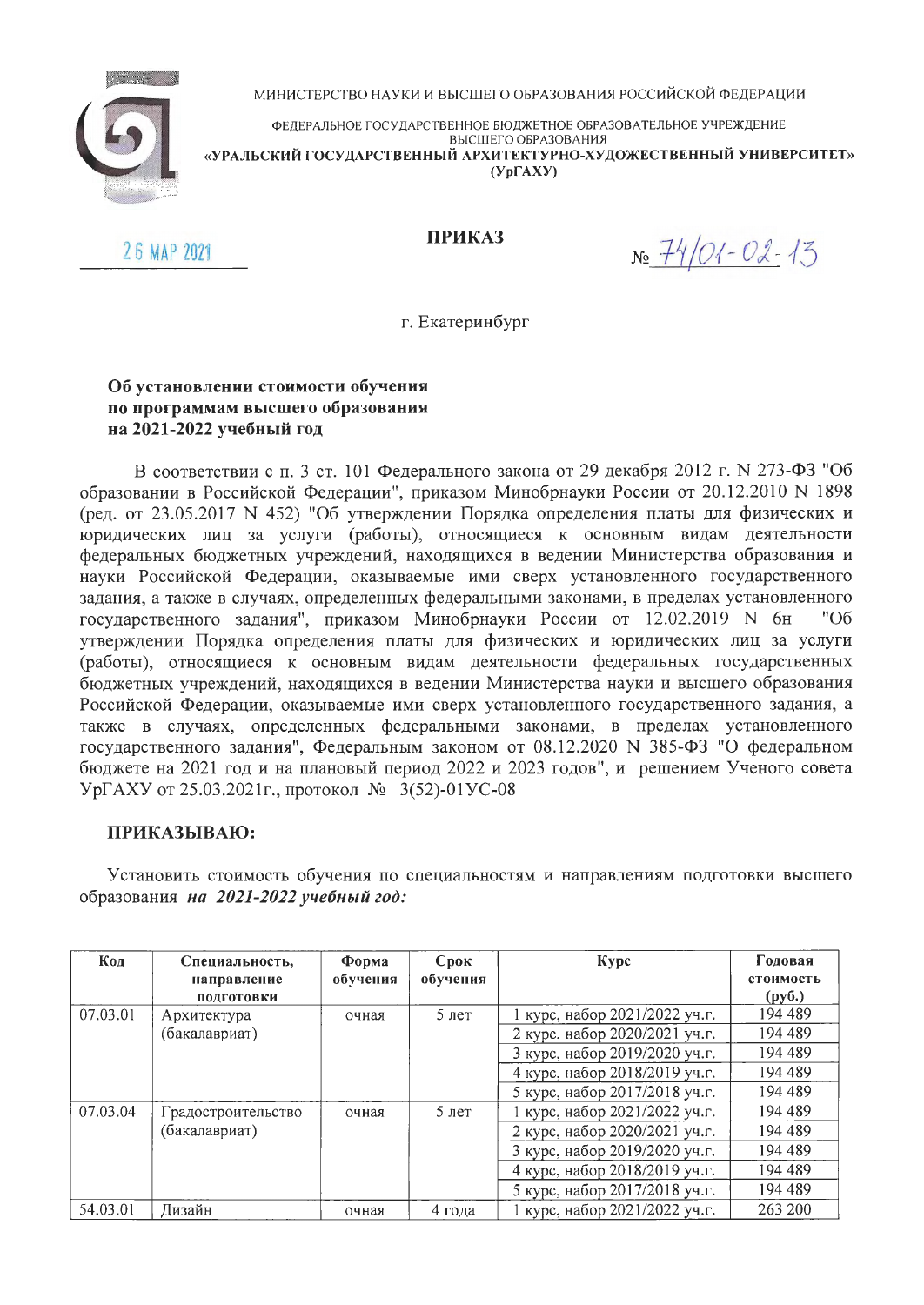|          | (бакалавриат)       |         |         | 2 курс, набор 2020/2021 уч.г. | 255 610           |
|----------|---------------------|---------|---------|-------------------------------|-------------------|
|          |                     |         |         | 3 курс, набор 2019/2020 уч.г. | 255 610           |
|          |                     |         |         | 4 курс, набор 2018/2019 уч.г. | 208 181           |
| 54.03.02 | Декоративно-        | очная   | 4 года  | 1 курс, набор 2021/2022 уч.г. | 263 200           |
|          | прикладное          |         |         | 2 курс, набор 2020/2021 уч.г. | 255 610           |
|          | искусство<br>И      |         |         | 3 курс, набор 2019/2020 уч.г. | 255 610           |
|          | народные промыслы   |         |         | 4 курс, набор 2018/2019 уч.г. | 208 181           |
|          | (бакалавриат)       |         |         |                               |                   |
| 54.03.03 | Искусство костюма и | очная   | 4 года  | 1 курс, набор 2021/2022 уч.г. | 263 200           |
|          | текстиля            |         |         | 2 курс, набор 2020/2021 уч.г. | 255 610           |
|          | (бакалавриат)       |         |         | 3 курс, набор 2019/2020 уч.г. | 255 610           |
|          |                     |         |         | 4 курс, набор 2018/2019 уч.г. | 208 181           |
| 07.04.01 | Архитектура         | очная   | 2 года  | 1 курс, набор 2021/2022 уч.г. | 163 050           |
|          | (магистратура)      |         |         | 2 курс, набор 2020/2021 уч.г. | 159 879           |
| 54.04.01 | Дизайн              | очная   | 2 года  | 1 курс, набор 2021/2022 уч.г. | 285 252           |
|          | (магистратура)      |         |         | 2 курс, набор 2020/2021 уч.г. | 276 714           |
| 54.04.02 | Декоративно-        | очная   | 2 года  | 1 курс, набор 2021/2022 уч.г. | 285 252           |
|          | прикладное          |         |         | 2 курс, набор 2020/2021 уч.г. | $\frac{276}{714}$ |
|          | искусство<br>И      |         |         |                               |                   |
|          | народные промыслы   |         |         |                               |                   |
|          | (магистратура)      |         |         |                               |                   |
| 54.05.01 | Монументально-      | очная   | 6 лет   | 1 курс, набор 2021/2022 уч.г. | 263 200           |
|          | декоративное        |         |         | 2 курс, набор 2020/2021 уч.г. | 255 610           |
|          | искусство           |         |         | 3 курс, набор 2019/2020 уч.г. | 255 610           |
|          | (специалитет)       |         |         | 4 курс, набор 2018/2019 уч.г. | 208 181           |
|          |                     |         |         | 5 курс, набор 2017/2018 уч.г. | 194 489           |
|          |                     |         |         | 6 курс, набор 2016/2017 уч.г. | 162 902           |
| 54.05.02 | Живопись            | очная   | 6 лет   | 1 курс, набор 2021/2022 уч.г. | 263 200           |
|          | (специалитет)       |         |         | 2 курс, набор 2020/2021 уч.г. | 255 610           |
|          |                     |         |         | 3 курс, набор 2019/2020 уч.г. | 255 610           |
|          |                     |         |         | 4 курс, набор 2018/2019 уч.г. | 208 181           |
|          |                     |         |         | 5 курс, набор 2017/2018 уч.г. | 194 489           |
|          |                     |         |         | 6 курс, набор 2016/2017 уч.г. | 162 902           |
| 54.05.03 | Графика             | очная   | 6 лет   | 1 курс, набор 2021/2022 уч.г. | 263 200           |
|          | (специалитет)       |         |         | 2 курс, набор 2020/2021 уч.г. | 255 610           |
|          |                     |         |         | 3 курс, набор 2019/2020 уч.г. | 255 610           |
|          |                     |         |         | 4 курс, набор 2018/2019 уч.г. | 208 181           |
|          |                     |         |         | 5 курс, набор 2017/2018 уч.г. | 194 489           |
|          |                     |         |         | 6 курс, набор 2016/2017 уч.г. | 162 902           |
|          |                     | очно-   | 6 лет 6 | 4 курс, набор 2018/2019 уч.г. | 131 426           |
|          |                     | заочная | месяцев | 5 курс, набор 2017/2018 уч.г. | 131 426           |
|          |                     |         |         | 7 курс, набор 2015/2016 уч.г. | 43 388            |

Ректор

А.В. Долгов

СОГЛАСОВАНО:

Проректор по УР

Главный бухгалтер

Начальник УМУ

Начальник ПФО

Зам. начальника отдела по ПВ и УИК

В.И. Исаченко

Е.М. Карманова

Т.Д. Колобова

My

S. Che. Everette

Radian!

 $10<sup>o</sup>$ 

Н.А. Бойчук

О.В.Чугаева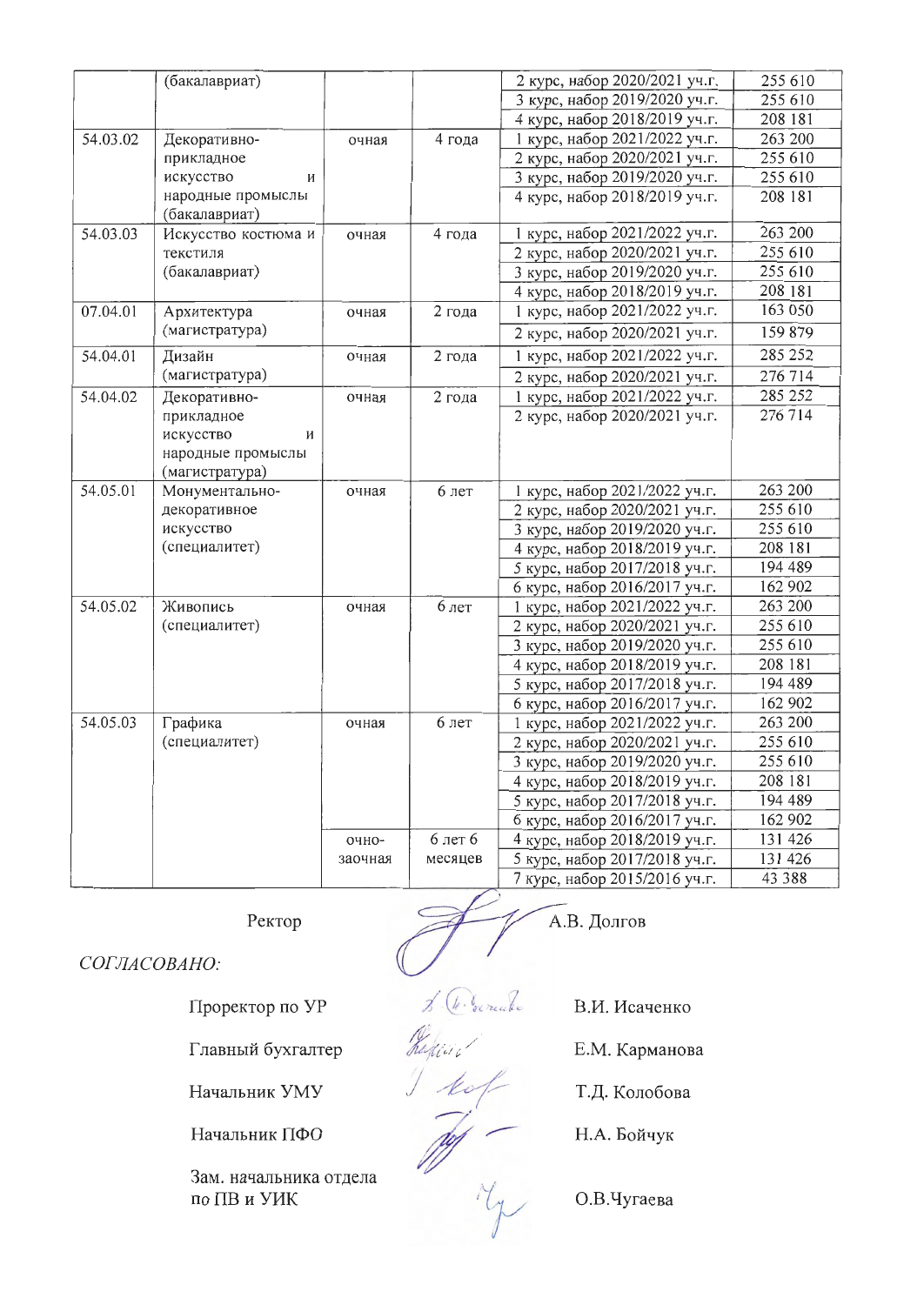

МИНИСТЕРСТВО НАУКИ И ВЫСШЕГО ОБРАЗОВАНИЯ РОССИЙСКОЙ ФЕДЕРАЦИИ

ФЕДЕРАЛЬНОЕ ГОСУДАРСТВЕННОЕ БЮДЖЕТНОЕ ОБРАЗОВАТЕЛЬНОЕ УЧРЕЖДЕНИЕ

ВЫСШЕГО ОБРАЗОВАНИЯ «УРАЛЬСКИЙ ГОСУДАРСТВЕННЫЙ АРХИТЕКТУРНО-ХУДОЖЕСТВЕННЫЙ УНИВЕРСИТЕТ»

 $(Yp\Gamma A XY)$ 

# 26 MAP 2021

**ПРИКАЗ** 

 $N_2$  75/01-02-13

г. Екатеринбург

Факультет очно-заочного обучения. «Об установлении стоимости обучения на 2021-2022 учебный год»

В соответствии с п. 3 ст. 101 Федерального закона от 29 декабря 2012 г. № 273-ФЗ "Об образовании в Российской Федерации", приказом Минобрнауки России от 20.12.2010 N 1898 (ред. от 23.05.2017 N 452) "Об утверждении Порядка определения платы для физических и юридических лиц за услуги (работы), относящиеся к основным видам деятельности федеральных бюджетных учреждений, находящихся в ведении Министерства образования и науки Российской Федерации, оказываемые ими сверх установленного государственного задания, а также в случаях, определенных федеральными законами, в пределах установленного государственного задания", приказом Минобрнауки России от 12.02.2019 N 6н "Об утверждении Порядка определения платы для физических и юридических лиц за услуги (работы), относящиеся к основным видам деятельности федеральных государственных бюджетных учреждений, находящихся в ведении Министерства науки и высшего образования Российской Федерации, оказываемые ими сверх установленного государственного задания, а также в случаях, определенных федеральными законами, в пределах установленного государственного задания", Федеральным законом от 08.12.2020 N 385-ФЗ "О федеральном бюджете на 2021 год и на плановый период 2022 и 2023 годов", и решением Ученого совета УрГАХУ от 25.03.2021г., протокол № 3(52)-01УС-08

#### ПРИКАЗЫВАЮ:

Установить стоимость обучения по направлениям подготовки высшего образования очно-заочной формы обучения на 2021-2022 учебный год

| Кол      | Специальность,<br>направленне<br>подготовки | Форма<br>обучения | Срок обучения | <b>Kypc</b>                   | Годовая<br>стоимость<br>$\left(\frac{\rho}{\rho}\right)$ |
|----------|---------------------------------------------|-------------------|---------------|-------------------------------|----------------------------------------------------------|
| 07.03.01 | Архитектура                                 | очно -            | $5$ лет       | 1 курс, набор 2021/2022 уч.г. | 132 820                                                  |
|          | (бакалавриат)                               | заочная           | 6 месяцев     | 2 курс, набор 2020/2021 уч.г. | 132819                                                   |
|          |                                             |                   |               | 3 курс, набор 2019/2020 уч.г. | 132819                                                   |
|          |                                             |                   |               | 4 курс, набор 2018/2019 уч.г. | 132819                                                   |
|          |                                             |                   |               | 5 курс, набор 2017/2018 уч.г. | 132 777                                                  |
|          |                                             |                   |               | 6 курс, набор 2016/2017 уч.г. | 48 6 6 6                                                 |
| 54.03.01 | Дизайн                                      | очно -            | 4 года        | 1 курс, набор 2021/2022 уч.г. | 138 920                                                  |
|          | (бакалавриат)                               | заочная           | 6 месяцев     | 2 курс, набор 2020/2021 уч.г. | 134914                                                   |
|          |                                             |                   |               | 3 курс, набор 2019/2020 уч.г. | 134 914                                                  |
|          |                                             |                   |               | 4 курс, набор 2018/2019 уч.г. | 132819                                                   |
|          |                                             |                   |               | 5 курс, набор 2017/2018 уч.г. | 48 666                                                   |
| 07.03.01 | Архитектура                                 | $O4HO$ -          | 3 года        | 1 курс, набор 2021/2022 уч.г. | 132 820                                                  |
|          | (бакалавриат)                               | заочная           |               | 2 курс, набор 2020/2021 уч.г. | 132819                                                   |
|          | на базе СПО                                 |                   |               | 3 курс, набор 2019/2020 уч.г. | 132 819                                                  |
| 07.04.01 | Архитектура                                 | очно -            | 2 года        |                               | 109 500                                                  |
|          | (магистратура)                              | заочная           | 6 месяцев     | 1 курс, набор 2021/2022 уч.г  |                                                          |
| 54.04.01 | Дизайн                                      | очно -            | 2 года        | 1 курс, набор 2021/2022 уч.г. | 114 100                                                  |
|          | (магистратура)                              | заочная           | 6 месяцев     |                               |                                                          |

Ректор

СОГЛАСОВАНО:

Проректор по УР Главный бухгалтер Декан ФОЗО Начальник УМУ

А.В.Долгов

Hapen L. Careada

В.И. Исаченко Е.М. Карманова И.В. Сагарадзе Т.Д. Колобова